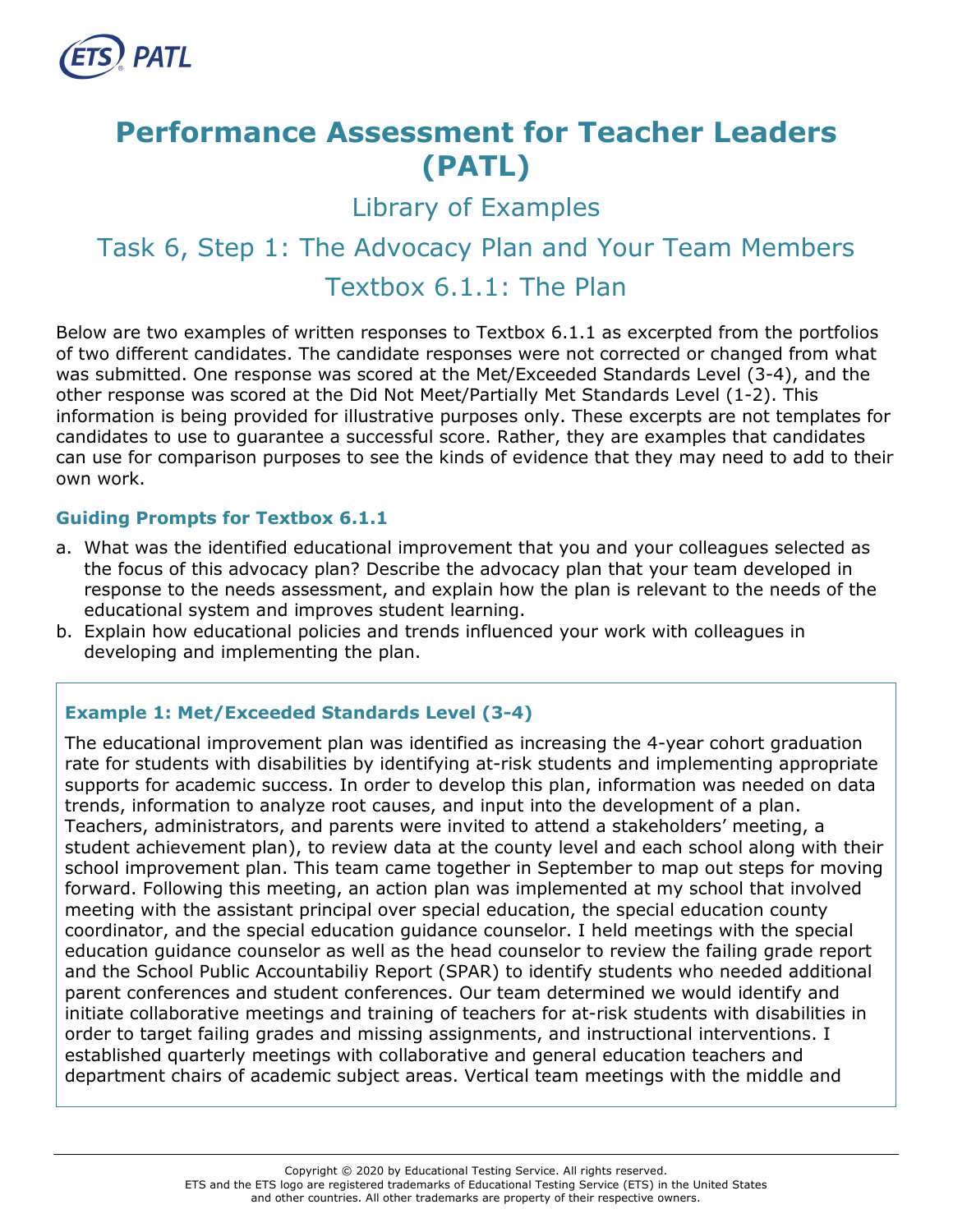#### **Example 1: Met/Exceeded Standards Level (cont'd.)**

elementary school were implemented I held weekly meetings with the case managers and guidance counselors for students with disabilities to review progress for each student in the areas of grades and attendance. Parents were contacted by phone and email weekly to make them aware of failing grades and to set up parent teacher conferences. I visited other county high schools and collaborated with those colleagues who were showing success with graduation rates for students with disabilities, while implementing their strategies into my department and school. Due to the collaborative efforts of these team members, our school implemented a content mastery lab, with two paraprofessionals. This lab would be open before school, during school, and after school to provide support for students to receive extra time on tests, study sessions, and tutoring. All faculty members would receive communication on the use of the lab and guidelines on how to sign students up for the lab. Parents were made aware of the content mastery lab during IEP meetings, open house, and in introduction letters from case managers. Professional development about collaborative teaching provided information on resources that could be implemented in the lab. Colleagues' feedback was achieved through surveys. A daily log was kept on the use of the lab by teachers and students for communication with colleagues and stakeholders

#### **Refer to the [Task 6](http://gace.ets.org/s/pdf/gace_teacher_leadership_assessment_task_6_rubric.pdf) Rubric and ask yourself:**

In the candidate's description of the plan, where is there evidence of the following?

- How the development of an advocacy plan with colleagues is a response to the needs assessment and how it is relevant to the needs of the educational system and improves student learning
- How educational policies and trends influenced work with colleagues in developing and implementing the plan

Why is the candidate's response *relevant* and *insightful?*

#### **Example 2: Did Not Meet/Partially Met Standards Level (1-2)**

The educational improvement which the teacher-leader and colleagues identified included the need for improved skills and knowledge on the use of interactive white boards by teachers. When the interactive white boards and projectors were first installed, many teachers in the department simply used them as a projector to show images or videos in class. However, the teacher-leader knew of many other ways to use the interactive white boards to enhance the learning experiences for the students. The teacher-leader, along with Teacher #1 and #2, developed an advocacy plan which involved utilizing the areas of expertise of each teacher to facilitate and communicate knowledge to other teachers in the department. The advocacy plan which the three teacher-leaders developed involved demonstrations during bi-monthly departmental meetings. Teacher #1 teaches classes on the use of digital technology which are mainly computer-based courses requiring software packages which allow the students to create and edit images. Teacher #1 brings teaching experience with various digital technology software packages, while demonstrating their uses to the students. Teacher #2 teaches business and entrepreneurial-based courses while also focusing on the office software. Teacher #1 and #2 have a strong need and desire to ensure that not only they are experts in using the